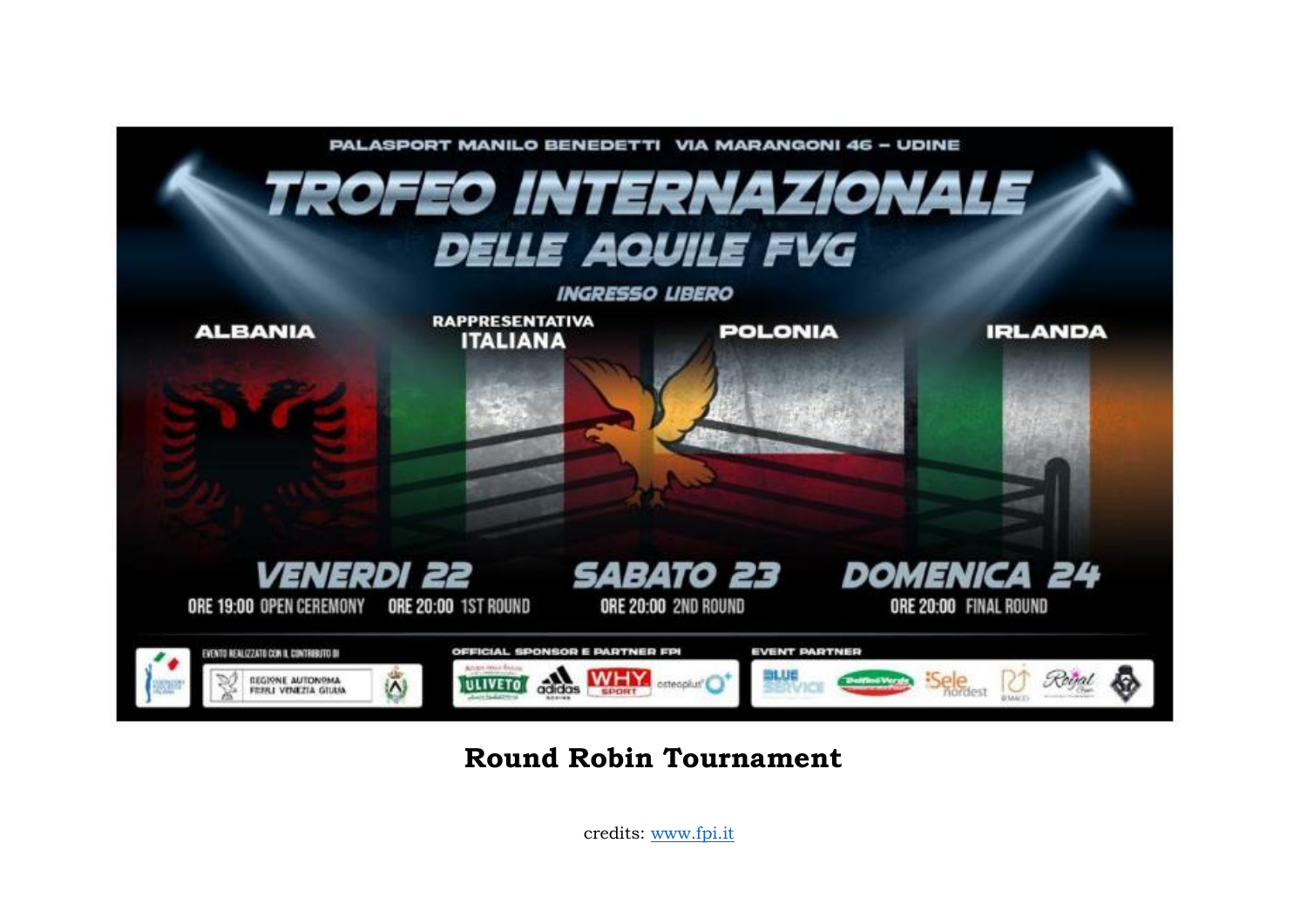



#### **Session 1**

# **VEN 22 APR 2022 20:00**

|                |             | Order Bout Weight Category |              | Corner                    | Name                                            | Seed                                                                         | <b>Team</b><br>Code      | Winner                                                                                       | Result    | <b>Decision</b> |                                           |
|----------------|-------------|----------------------------|--------------|---------------------------|-------------------------------------------------|------------------------------------------------------------------------------|--------------------------|----------------------------------------------------------------------------------------------|-----------|-----------------|-------------------------------------------|
| $\mathbf{1}$   | 1           | (60kg)                     |              | <b>RED</b><br><b>BLUE</b> | <b>MIKAEL AKOTO AMPAW</b><br><b>ARDIT MURIA</b> |                                                                              | POL<br><b>ALB</b>        | <b>BLUE</b>                                                                                  | <b>WP</b> | 4:1             |                                           |
|                |             |                            | Referee: IRL |                           | STHEPEN KELLY                                   | Judge 1: ALB<br>Judge 2: POL<br>Judge 3: ITA<br>Judge 4: ITA<br>Judge 5: ITA |                          | ARMAND NDOCA<br>ARIEL SRODA<br><b>MIGLIORE ANTONIO</b><br><b>MANI AJET</b><br>MODOLO LAURA   |           |                 | 27:30<br>30:27<br>27:30<br>27:30<br>27:30 |
| $\overline{c}$ | 2           | (60kg)                     |              | RED<br><b>BLUE</b>        | <b>MANUEL ZANCARLI</b><br>PATRYK MARCIN ADAMUS  |                                                                              | ITA<br><b>IRL</b>        | <b>BLUE</b>                                                                                  | <b>WP</b> | 5:0             |                                           |
|                |             |                            | Referee: POL |                           | ARIEL SRODA                                     | Judge 1: ALB<br>Judge 2: IRL<br>Judge 3: ITA<br>Judge 4: ITA<br>Judge 5: ITA |                          | ARMAND NDOCA<br><b>STHEPEN KELLY</b><br><b>MODOLO LAURA</b><br>MIGLIORE ANTONIO<br>MANI AJET |           |                 | 27:30<br>27:30<br>27:30<br>28:29<br>27:30 |
| 3              | 3           | (63, 5kg)                  |              | <b>RED</b><br><b>BLUE</b> | PALAK DOMINIK<br>ORGITO LLAHA                   |                                                                              | POL<br><b>ALB</b>        | <b>RED</b>                                                                                   | <b>WP</b> | 3:2             |                                           |
|                |             |                            | Referee: ITA |                           | <b>MANI AJET</b>                                | Judge 1: POL<br>Judge 2: IRL<br>Judge 3: ITA<br>Judge 4: ALB<br>Judge 5: ITA |                          | ARIEL SRODA<br><b>STHEPEN KELLY</b><br>MIGLIORE ANTONIO<br>ARMAND NDOCA<br>MODOLO LAURA      |           |                 | 29:28<br>30:27<br>29:28<br>28:29<br>27:30 |
|                |             |                            |              |                           |                                                 |                                                                              |                          |                                                                                              |           |                 |                                           |
| 4              | 4           | (63, 5kg)                  |              | <b>RED</b><br><b>BLUE</b> | ANDREA DANIANI<br><b>MICHAEL FARRELLY</b>       |                                                                              | <b>ITA</b><br><b>IRL</b> | <b>RED</b>                                                                                   | <b>WP</b> | 4:1             |                                           |
|                |             |                            | Referee: ITA |                           | <b>MODOLO LAURA</b>                             | Judge 1: ITA<br>Judge 2: ALB<br>Judge 3: IRL<br>Judge 4: POL<br>Judge 5: ITA |                          | MIGLIORE ANTONIO<br>ARMAND NDOCA<br><b>STHEPEN KELLY</b><br>ARIEL SRODA<br><b>MANI AJET</b>  |           |                 | 30:27<br>30:27<br>28:29<br>29:28<br>30:27 |
|                |             |                            |              |                           |                                                 |                                                                              |                          |                                                                                              |           |                 |                                           |
| 5              | 5           | (67kg)                     |              | <b>RED</b><br><b>BLUE</b> | MICHAL DAWIEC<br><b>KRISTI ZEKA</b>             |                                                                              | POL<br><b>ALB</b>        | <b>RED</b>                                                                                   | <b>WP</b> | 5:0             |                                           |
|                |             |                            | Referee: ITA |                           | MIGLIORE ANTONIO                                | Judge 1: ITA<br>Judge 2: POL<br>Judge 3: IRL<br>Judge 4: ITA<br>Judge 5: ALB |                          | <b>MANI AJET</b><br>ARIEL SRODA<br><b>STHEPEN KELLY</b><br>MODOLO LAURA<br>ARMAND NDOCA      |           |                 | 30:26<br>30:27<br>30:26<br>30:27<br>30:27 |
| 6              |             |                            |              | RED                       | DAMIANO VALLELONGA                              |                                                                              | ITA                      | <b>RED</b>                                                                                   | <b>WP</b> | 3:1             |                                           |
|                | 6           | (67kg)                     |              | <b>BLUE</b>               | AARON O'DONOGHUE                                |                                                                              | <b>IRL</b>               |                                                                                              |           |                 |                                           |
|                |             |                            | Referee: ITA |                           | <b>MANI AJET</b>                                | Judge 1: ITA<br>Judge 2: POL<br>Judge 3: ALB<br>Judge 4: IRL<br>Judge 5: ITA |                          | MIGLIORE ANTONIO<br>ARIEL SRODA<br>ARMAND NDOCA<br>STHEPEN KELLY<br>MODOLO LAURA             |           |                 | 29:27<br>27:29<br>29:26<br>28:28<br>29:27 |
| $\overline{7}$ | $7^{\circ}$ | (75kg)                     |              | RED                       | MATEUSZ PAWLOWSKI                               |                                                                              | POL                      |                                                                                              |           |                 |                                           |
|                |             |                            |              | <b>BLUE</b>               | <b>ERGYS TOCI</b>                               |                                                                              | ALB                      | <b>BLUE</b>                                                                                  | WP        | 3:2             |                                           |
|                |             |                            | Referee: IRL |                           | STHEPEN KELLY                                   | Judge 1: ALB<br>Judge 2: POL<br>Judge 3: ITA<br>Judge 4: ITA<br>Judge 5: ITA |                          | ARMAND NDOCA<br>ARIEL SRODA<br>MANI AJET<br>MODOLO LAURA<br>MIGLIORE ANTONIO                 |           |                 | 27:30<br>28:29<br>28:29<br>29:28<br>29:28 |
| 8              | 8           | (75kg)                     |              | <b>RED</b><br><b>BLUE</b> | <b>FEDERICO TESSARI</b><br><b>JACK BRADY</b>    |                                                                              | <b>ITA</b><br><b>IRL</b> | <b>RED</b>                                                                                   | <b>WP</b> | 5:0             |                                           |
|                |             |                            | Referee: POL |                           | ARIEL SRODA                                     | Judge 1: ITA<br>Judge 2: ITA<br>Judge 3: ITA<br>Judge 4: ALB<br>Judge 5: IRL |                          | MANI AJET<br>MODOLO LAURA<br>MIGLIORE ANTONIO<br>ARMAND NDOCA<br>STHEPEN KELLY               |           |                 | 30:27<br>30:27<br>30:27<br>29:28<br>29:28 |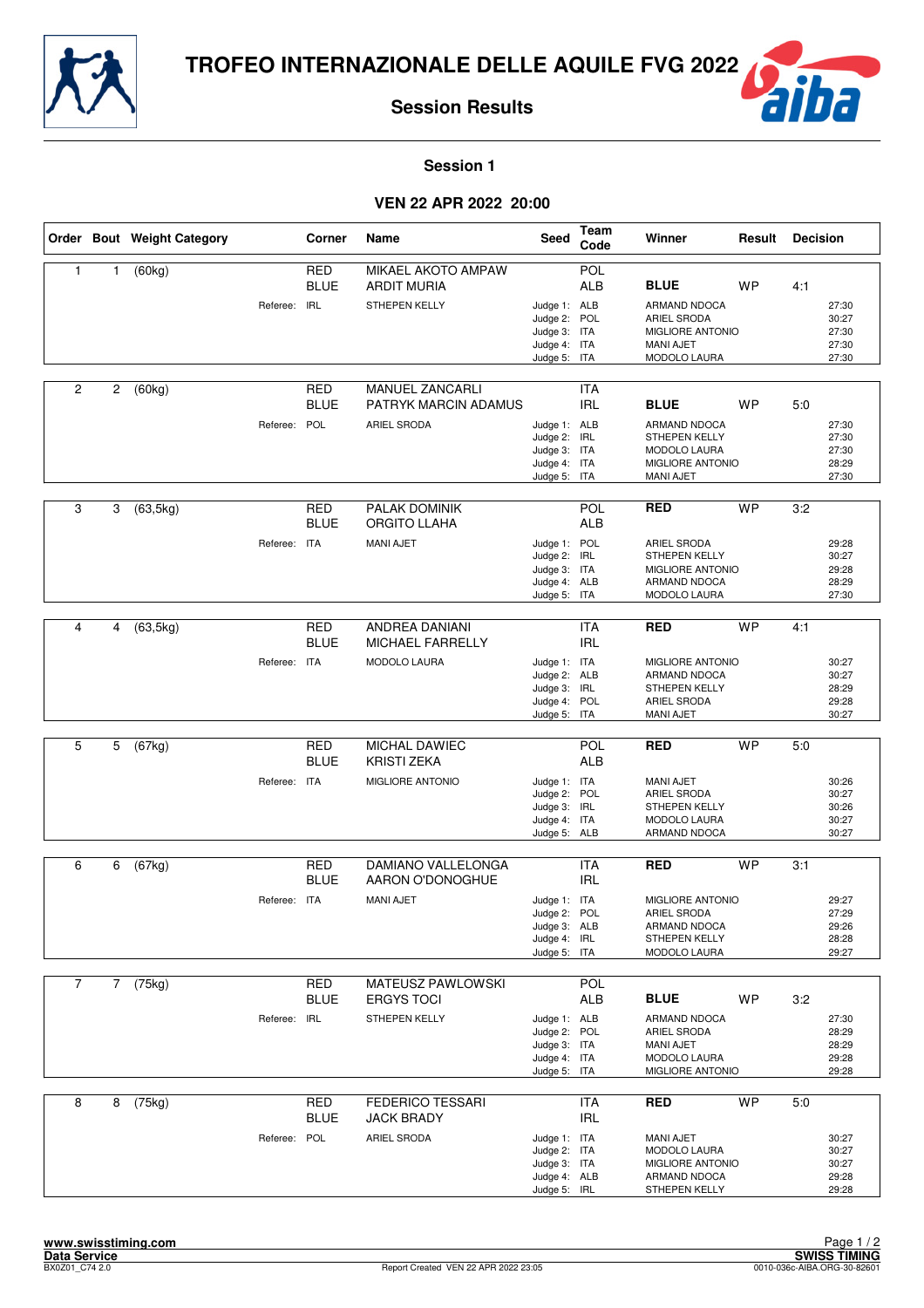





#### **Session 1**

# **VEN 22 APR 2022 20:00**

|    |    | Order Bout Weight Category |          | Corner                    | Name                                           | Seed                                                                         | Team<br>Code             | Winner                                                                                                     | Result    | <b>Decision</b> |                                           |
|----|----|----------------------------|----------|---------------------------|------------------------------------------------|------------------------------------------------------------------------------|--------------------------|------------------------------------------------------------------------------------------------------------|-----------|-----------------|-------------------------------------------|
| 9  | 9  | (80kg)                     |          | <b>RED</b><br><b>BLUE</b> | <b>JAKUB ZELEJSKI</b><br><b>BESAR SULA</b>     |                                                                              | <b>POL</b><br><b>ALB</b> | <b>BLUE</b>                                                                                                | <b>WP</b> | 4:1             |                                           |
|    |    |                            | Referee: | <b>ITA</b>                | MIGLIORE ANTONIO                               | Judge 1: ITA<br>Judge 2: ITA<br>Judge 3: IRL<br>Judge 4: ALB<br>Judge 5: POL |                          | <b>MODOLO LAURA</b><br><b>MANI AJET</b><br><b>STHEPEN KELLY</b><br>ARMAND NDOCA<br><b>ARIEL SRODA</b>      |           |                 | 29:28<br>28:29<br>28:29<br>26:30<br>28:29 |
| 10 | 10 | (80kg)                     |          | <b>RED</b><br><b>BLUE</b> | <b>MICHELE CRUDELI</b><br><b>TAYLOR GUINEY</b> |                                                                              | <b>ITA</b><br><b>IRL</b> | <b>BLUE</b>                                                                                                | <b>WP</b> | 5.0             |                                           |
|    |    |                            | Referee: | <b>POL</b>                | <b>ARIEL SRODA</b>                             | Judge 1: ITA<br>Judge 2: ITA<br>Judge 3: IRL<br>Judge 4: ALB<br>Judge 5: ITA |                          | <b>MANI AJET</b><br><b>MODOLO LAURA</b><br><b>STHEPEN KELLY</b><br>ARMAND NDOCA<br><b>MIGLIORE ANTONIO</b> |           |                 | 28:29<br>27:30<br>27:30<br>27:30<br>28:29 |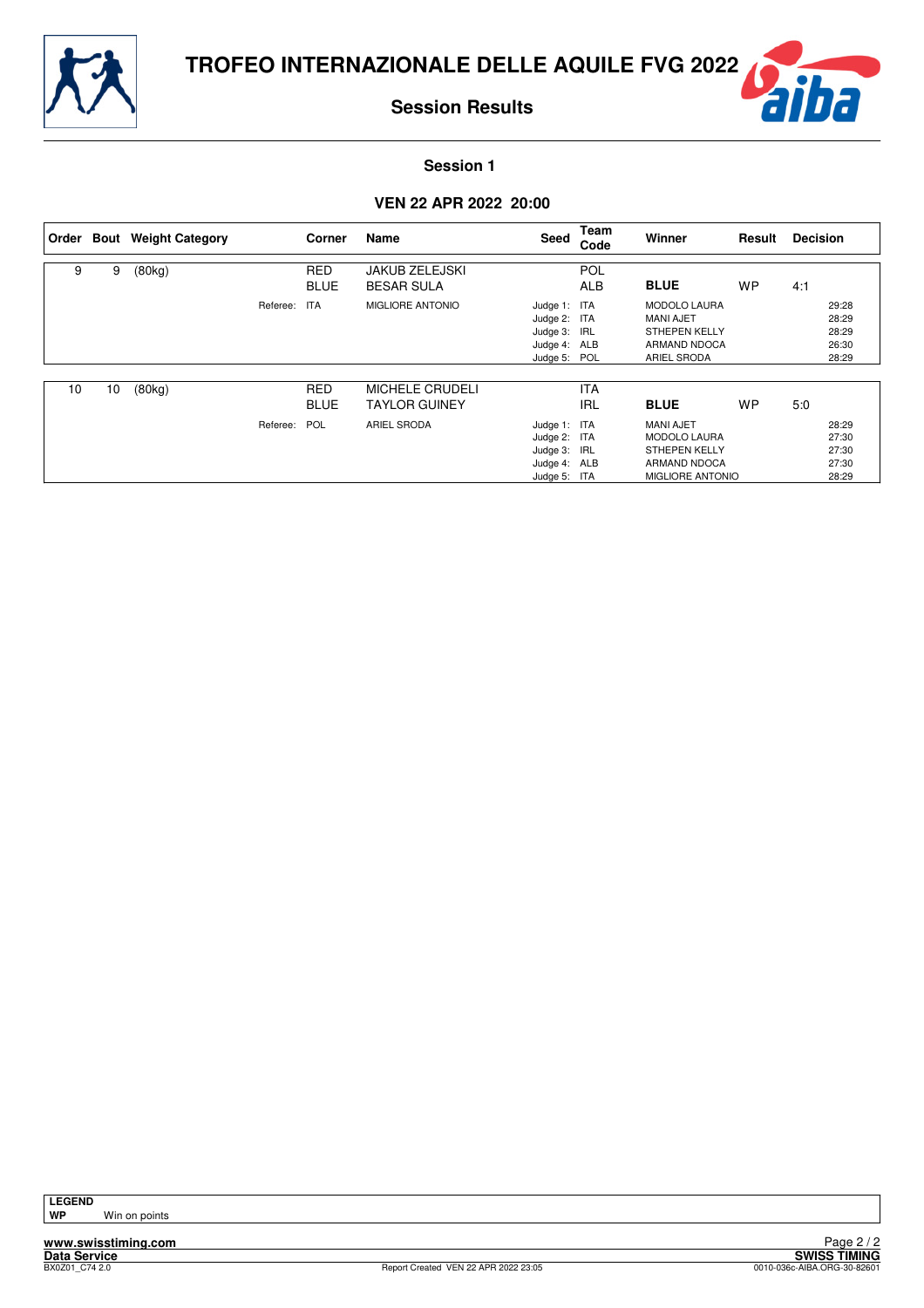



#### **Session 1**

# **SAB 23 APR 2022 20:00**

|                |                       | Order Bout Weight Category |              | Corner                    | Name                                                                      | Seed                                                                         | Team<br>Code             | Winner                                                                                                          | Result    | <b>Decision</b>                                  |
|----------------|-----------------------|----------------------------|--------------|---------------------------|---------------------------------------------------------------------------|------------------------------------------------------------------------------|--------------------------|-----------------------------------------------------------------------------------------------------------------|-----------|--------------------------------------------------|
| 1              | 1                     | (60kg)                     | Referee: ITA | RED<br><b>BLUE</b>        | <b>ARDIT MURIA</b><br>PATRYK MARCIN ADAMUS<br><b>MANI AJET</b>            | Judge 1: ITA<br>Judge 2: ITA<br>Judge 3: POL<br>Judge 4: IRL<br>Judge 5: ALB | <b>ALB</b><br><b>IRL</b> | <b>BLUE</b><br><b>INCANUTI DENIS</b><br><b>COTTA MARCO</b><br>ARIEL SRODA<br>STHEPEN KELLY<br>ARMAND NDOCA      | <b>WP</b> | 4:1<br>28:29<br>28:29<br>27:30<br>27:30<br>29:28 |
| 2              | $\mathbf{2}^{\prime}$ | (60kg)                     | Referee: IRL | <b>RED</b><br><b>BLUE</b> | <b>MANUEL ZANCARLI</b><br><b>MIKAEL AKOTO AMPAW</b><br>STHEPEN KELLY      | Judge 1: ITA<br>Judge 2: ITA<br>Judge 3: ALB<br>Judge 4: ITA<br>Judge 5: POL | ITA<br>POL               | <b>BLUE</b><br><b>MANI AJET</b><br><b>INCANUTI DENIS</b><br>ARMAND NDOCA<br>COTTA MARCO<br>ARIEL SRODA          | <b>WP</b> | 4:1<br>28:29<br>27:30<br>27:30<br>29:28<br>28:29 |
| 3              | 3                     | (63.5kg)                   | Referee: POL | RED<br><b>BLUE</b>        | <b>ORGITO LLAHA</b><br>MICHAEL FARRELLY<br>ARIEL SRODA                    | Judge 1: ITA<br>Judge 2: ITA<br>Judge 3: ITA<br>Judge 4: IRL<br>Judge 5: ALB | ALB<br><b>IRL</b>        | <b>BLUE</b><br><b>MANI AJET</b><br><b>COTTA MARCO</b><br><b>INCANUTI DENIS</b><br>STHEPEN KELLY<br>ARMAND NDOCA | <b>WP</b> | 3:2<br>28:27<br>27:28<br>27:28<br>26:29<br>29:26 |
| 4              | 4                     | (63.5kg)                   | Referee: ITA | <b>RED</b><br><b>BLUE</b> | <b>ANDREA DAMIANI</b><br>PALAK DOMINIK<br><b>COTTA MARCO</b>              | Judge 1: ITA<br>Judge 2: ITA<br>Judge 3: IRL<br>Judge 4: ALB<br>Judge 5: POL | ITA<br>POL               | <b>BLUE</b><br><b>INCANUTI DENIS</b><br><b>MANI AJET</b><br>STHEPEN KELLY<br>ARMAND NDOCA<br>ARIEL SRODA        | <b>WP</b> | 5:0<br>27:30<br>27:30<br>26:30<br>27:30<br>27:30 |
| 5              | 5                     | (67kg)                     | Referee: ITA | <b>RED</b><br><b>BLUE</b> | <b>KRISTI ZEKA</b><br>AARON O'DONOGHUE<br><b>INCANUTI DENIS</b>           | Judge 1: IRL<br>Judge 2: ITA<br>Judge 3: ALB<br>Judge 4: ITA<br>Judge 5: POL | <b>ALB</b><br><b>IRL</b> | <b>BLUE</b><br>STHEPEN KELLY<br>COTTA MARCO<br>ARMAND NDOCA<br><b>MANI AJET</b><br>ARIEL SRODA                  | <b>WP</b> | 3:1<br>28:29<br>29:28<br>28:29<br>28:28<br>28:29 |
| 6              | 6                     | (67kg)                     | Referee: IRL | <b>RED</b><br><b>BLUE</b> | DAMIANO VALLELONGA<br>MICHAL DAWIEC<br>STHEPEN KELLY                      | Judge 1: ITA<br>Judge 2: ITA<br>Judge 3: ITA<br>Judge 4: ALB<br>Judge 5: POL | ITA<br>POL               | <b>RED</b><br><b>MANI AJET</b><br><b>INCANUTI DENIS</b><br>COTTA MARCO<br>ARMAND NDOCA<br>ARIEL SRODA           | <b>WP</b> | 3:2<br>28:29<br>29:28<br>29:28<br>30:27<br>28:29 |
| $\overline{7}$ | $\overline{7}$        | (75kg)                     | Referee: POL | <b>RED</b><br><b>BLUE</b> | <b>ERGYS TOCI</b><br><b>JACK BRADY</b><br>ARIEL SRODA                     | Judge 1: IRL<br>Judge 2: ITA<br>Judge 3: ITA<br>Judge 4: ITA<br>Judge 5: ALB | <b>ALB</b><br><b>IRL</b> | <b>RED</b><br>STHEPEN KELLY<br><b>MANI AJET</b><br><b>INCANUTI DENIS</b><br>COTTA MARCO<br>ARMAND NDOCA         | <b>WP</b> | 3:2<br>26:29<br>28:26<br>28:27<br>27:28<br>28:26 |
| 8              | 8                     | (75kg)                     | Referee: ITA | <b>RED</b><br><b>BLUE</b> | <b>FEDERICO TESSARI</b><br><b>MATEUSZ PAWLOWSKI</b><br><b>COTTA MARCO</b> | Judge 1: ITA<br>Judge 2: ITA<br>Judge 3: IRL<br>Judge 4: ALB<br>Judge 5: POL | ITA<br>POL               | <b>RED</b><br><b>INCANUTI DENIS</b><br>MANI AJET<br>STHEPEN KELLY<br>ARMAND NDOCA<br>ARIEL SRODA                | <b>WP</b> | 4:1<br>29:28<br>30:27<br>29:28<br>30:27<br>27:30 |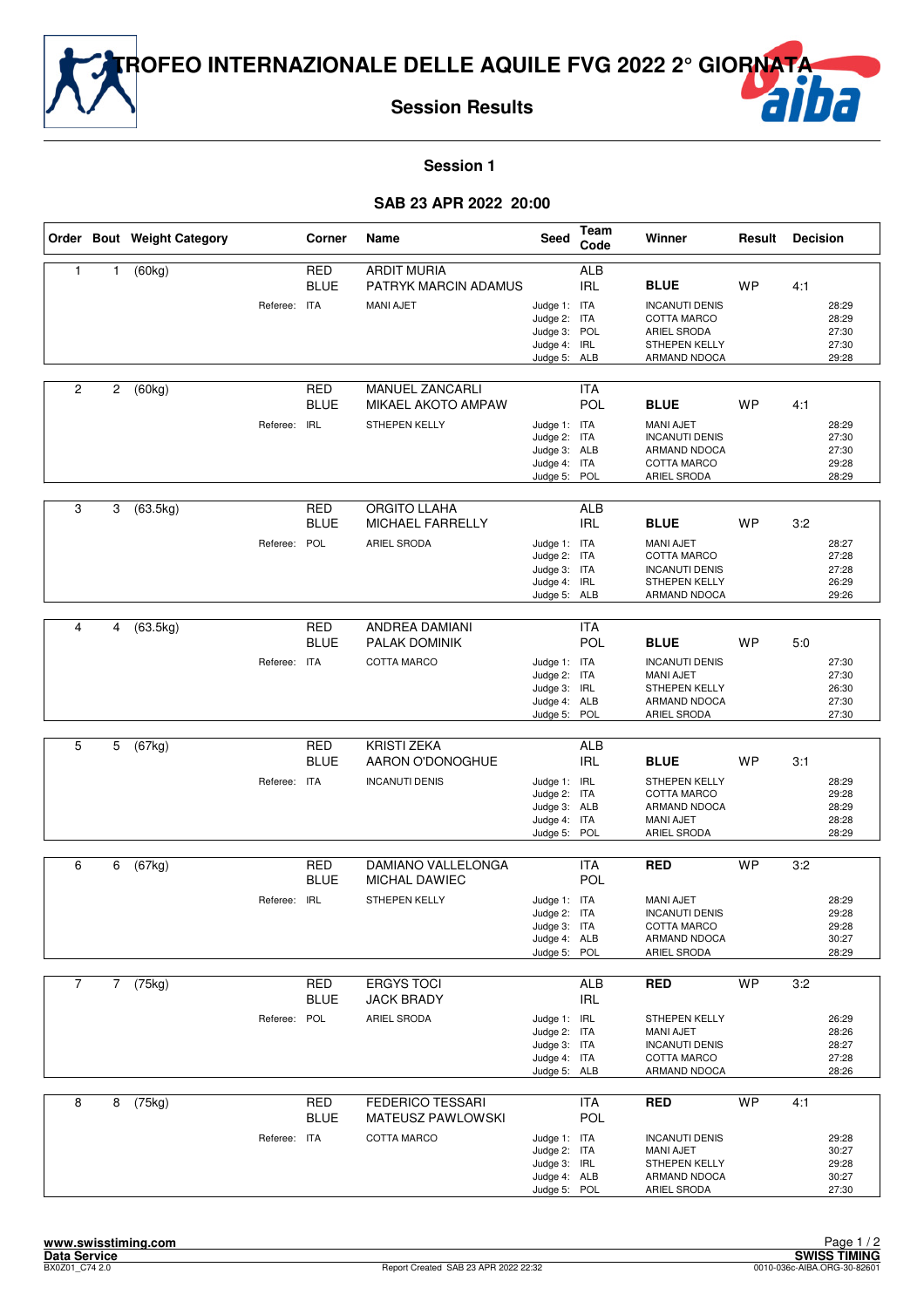

**TROFEO INTERNAZIONALE DELLE AQUILE FVG 2022 2° GIORNATA**

**Session Results**



**Session 1** 

# **SAB 23 APR 2022 20:00**

|    |    | Order Bout Weight Category |              | Corner                    | Name                                      | Seed                                                                         | Team<br>Code             | Winner                                                                                             | Result    | <b>Decision</b>                           |
|----|----|----------------------------|--------------|---------------------------|-------------------------------------------|------------------------------------------------------------------------------|--------------------------|----------------------------------------------------------------------------------------------------|-----------|-------------------------------------------|
| 9  | 9  | (80kg)                     |              | <b>RED</b><br><b>BLUE</b> | <b>BESAR SULA</b><br><b>TAYLOR GUINEY</b> |                                                                              | <b>ALB</b><br><b>IRL</b> | <b>BLUE</b>                                                                                        | ABD       | R3 0:05                                   |
|    |    |                            | Referee: ITA |                           | <b>MANI AJET</b>                          | Judge 1: POL<br>Judge 2: ALB<br>Judge 3: IRL<br>Judge 4: ITA<br>Judge 5: ITA |                          | <b>ARIEL SRODA</b><br>ARMAND NDOCA<br><b>STHEPEN KELLY</b><br><b>INCANUTI DENIS</b><br>COTTA MARCO |           | 18:20<br>20:18<br>18:20<br>18:20<br>18:20 |
| 10 | 10 | (80kg)                     |              | <b>RED</b><br><b>BLUE</b> | <b>MICHELE CRUDELE</b><br>JAKUB ZELEJSKI  |                                                                              | <b>ITA</b><br>POL        | <b>RED</b>                                                                                         | <b>WP</b> | 4:1                                       |
|    |    |                            | Referee:     | ITA                       | <b>INCANUTI DENIS</b>                     | Judge 1: ALB<br>Judge 2: POL<br>Judge 3: IRL<br>Judge 4: ITA<br>Judge 5: ITA |                          | ARMAND NDOCA<br><b>ARIEL SRODA</b><br><b>STHEPEN KELLY</b><br>COTTA MARCO<br><b>MANI AJET</b>      |           | 29:28<br>27:30<br>29:28<br>30:27<br>30:27 |

**www.swisstiming.com**

Abandon **Rn** Round number **WP** Win on points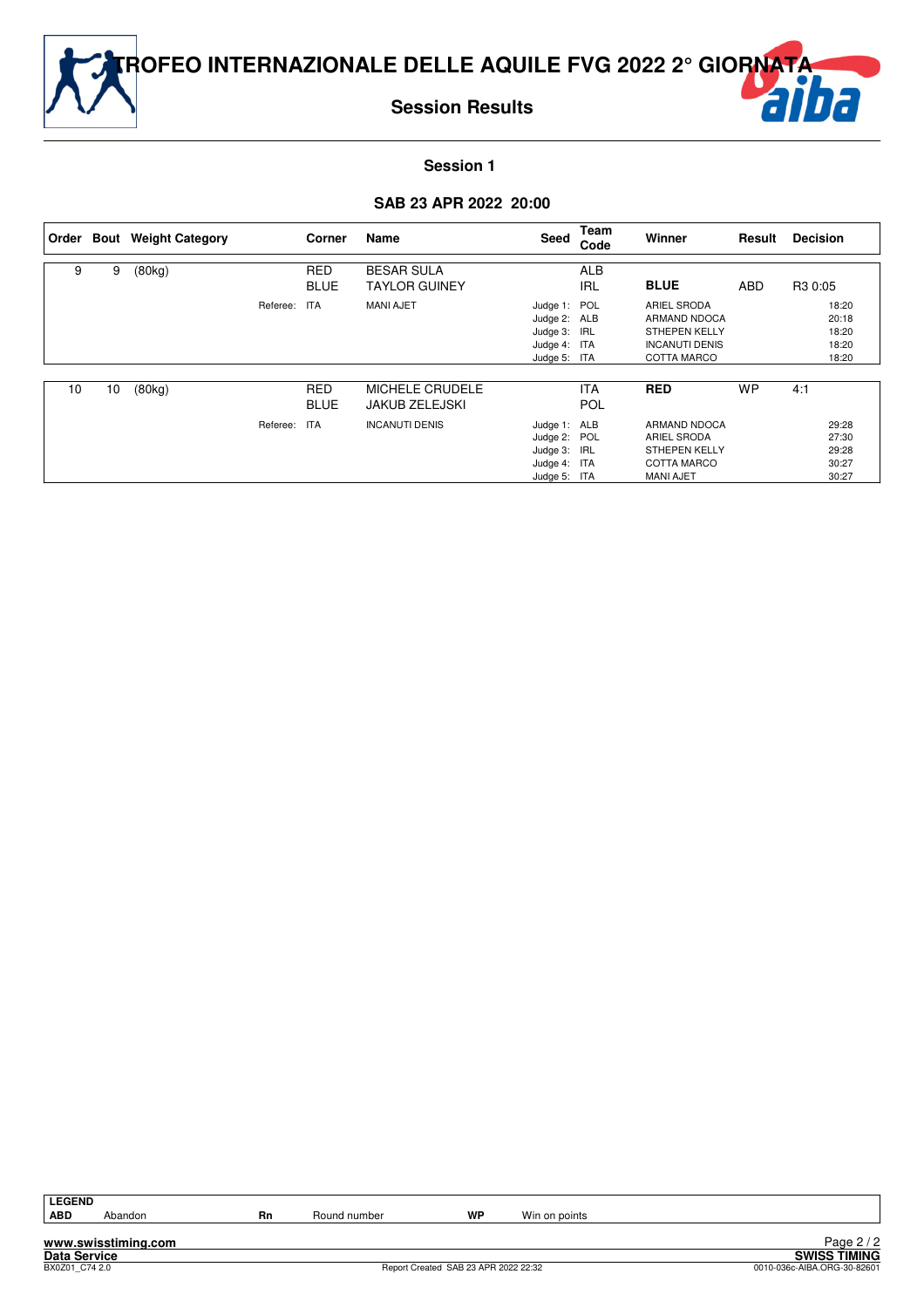



**Session 1** 

#### **DOM 24 APR 2022 20:00**

|                |             | Order Bout Weight Category |              | Corner                    | Name                                                              | Seed                                                                         | Team<br>Code             | Winner                                                                                                   | Result    | <b>Decision</b>                                             |
|----------------|-------------|----------------------------|--------------|---------------------------|-------------------------------------------------------------------|------------------------------------------------------------------------------|--------------------------|----------------------------------------------------------------------------------------------------------|-----------|-------------------------------------------------------------|
| $\mathbf{1}$   | 1           | (60kg)                     | Referee: ITA | <b>RED</b><br><b>BLUE</b> | MIKAEL AKOTO AMPAW<br>PATRYK MARCIN ADAMUS<br><b>MODOLO LAURA</b> | Judge 1: ITA<br>Judge 2: POL<br>Judge 3: ALB<br>Judge 4: ITA<br>Judge 5:     | POL<br><b>IRL</b><br>IRL | <b>BLUE</b><br><b>COTTA MARCO</b><br>ARIEL SRODA<br>ARMAND NDOCA<br><b>MANI AJET</b><br>STHEPEN KELLY    | RSC-I     | R <sub>2</sub> 2:28<br>10:9<br>9:10<br>9:10<br>9:10<br>9:10 |
| 2              | 2           | (60kg)                     | Referee: ITA | <b>RED</b><br><b>BLUE</b> | MANUEL ZANCARLI<br><b>ARDIT MURIA</b><br><b>MANI AJET</b>         | Judge 1: ITA<br>Judge 2: ITA<br>Judge 3: POL<br>Judge 4: IRL<br>Judge 5: ALB | <b>ITA</b><br><b>ALB</b> | <b>BLUE</b><br><b>MODOLO LAURA</b><br>COTTA MARCO<br>ARIEL SRODA<br><b>STHEPEN KELLY</b><br>ARMAND NDOCA | <b>WP</b> | 3:2<br>29:28<br>29:28<br>27:30<br>28:29<br>26:30            |
| 3              | 3           | (63, 5kg)                  | Referee: ITA | <b>RED</b><br><b>BLUE</b> | PALAK DOMINIK<br>MICHAEL FARRELLY<br><b>MODOLO LAURA</b>          | Judge 1: ITA<br>Judge 2: ITA<br>Judge 3: IRL<br>Judge 4: ALB<br>Judge 5:     | POL<br><b>IRL</b><br>POL | <b>RED</b><br><b>MANI AJET</b><br>COTTA MARCO<br><b>STHEPEN KELLY</b><br>ARMAND NDOCA<br>ARIEL SRODA     | <b>WO</b> |                                                             |
| 4              | 4           | (63, 5kg)                  | Referee: IRL | <b>RED</b><br><b>BLUE</b> | <b>ANDREA DAMIANI</b><br><b>ORGITO LLAHA</b><br>STHEPEN KELLY     | Judge 1: ALB<br>Judge 2: ITA<br>Judge 3: ITA<br>Judge 4: ITA<br>Judge 5: POL | <b>ITA</b><br><b>ALB</b> | <b>BLUE</b><br><b>ARMAND NDOCA</b><br>COTTA MARCO<br>MODOLO LAURA<br><b>MANI AJET</b><br>ARIEL SRODA     | RSC-I     | R3 0:22<br>18:20<br>18:20<br>19:19<br>18:20<br>19:19        |
| 5              | 5           | (67kg)                     | Referee: ITA | <b>RED</b><br><b>BLUE</b> | MICHAL DAWIEC<br>AARON O'DONOGHUE<br>COTTA MARCO                  | Judge 1: ALB<br>Judge 2: ITA<br>Judge 3: ITA<br>Judge 4: POL<br>Judge 5:     | POL<br><b>IRL</b><br>IRL | <b>RED</b><br>ARMAND NDOCA<br><b>MANI AJET</b><br>MODOLO LAURA<br>ARIEL SRODA<br>STHEPEN KELLY           | <b>WP</b> | 4:1<br>30:27<br>29:27<br>29:28<br>30:27<br>28:29            |
| 6              | 6           | (67kg)                     | Referee: POL | <b>RED</b><br><b>BLUE</b> | <b>DAMIANO VALLELONGA</b><br><b>KRISTI ZEKA</b><br>ARIEL SRODA    | Judge 1: IRL<br>Judge 2: ITA<br>Judge 3: ITA<br>Judge 4: ITA<br>Judge 5: ALB | <b>ITA</b><br><b>ALB</b> | <b>RED</b><br>STHEPEN KELLY<br>MANI AJET<br>MODOLO LAURA<br>COTTA MARCO<br>ARMAND NDOCA                  | <b>WP</b> | 5:0<br>30:26<br>30:27<br>30:27<br>29:28<br>30:27            |
| $\overline{7}$ | $7^{\circ}$ | (75kg)                     | Referee: ITA | RED<br><b>BLUE</b>        | MATEUSZ PAWLOWSKI<br><b>JACK BRADY</b><br><b>MANI AJET</b>        | Judge 1: IRL<br>Judge 2: ITA<br>Judge 3: ALB<br>Judge 4: ITA<br>Judge 5: POL | <b>POL</b><br><b>IRL</b> | <b>RED</b><br>STHEPEN KELLY<br>MODOLO LAURA<br>ARMAND NDOCA<br>COTTA MARCO<br>ARIEL SRODA                | <b>WP</b> | 3:2<br>28:29<br>29:28<br>29:28<br>28:29<br>30:27            |
| 8              | 8           | (75kg)                     | Referee: IRL | <b>RED</b><br><b>BLUE</b> | <b>FEDERICO TESSARI</b><br><b>ERGYS TOCI</b><br>STHEPEN KELLY     | Judge 1: ITA<br>Judge 2: ITA<br>Judge 3: ITA<br>Judge 4: POL<br>Judge 5: ALB | <b>ITA</b><br>ALB        | <b>RED</b><br><b>MANI AJET</b><br>COTTA MARCO<br>MODOLO LAURA<br>ARIEL SRODA<br>ARMAND NDOCA             | <b>WP</b> | 4:1<br>29:27<br>29:28<br>29:28<br>30:27<br>28:29            |